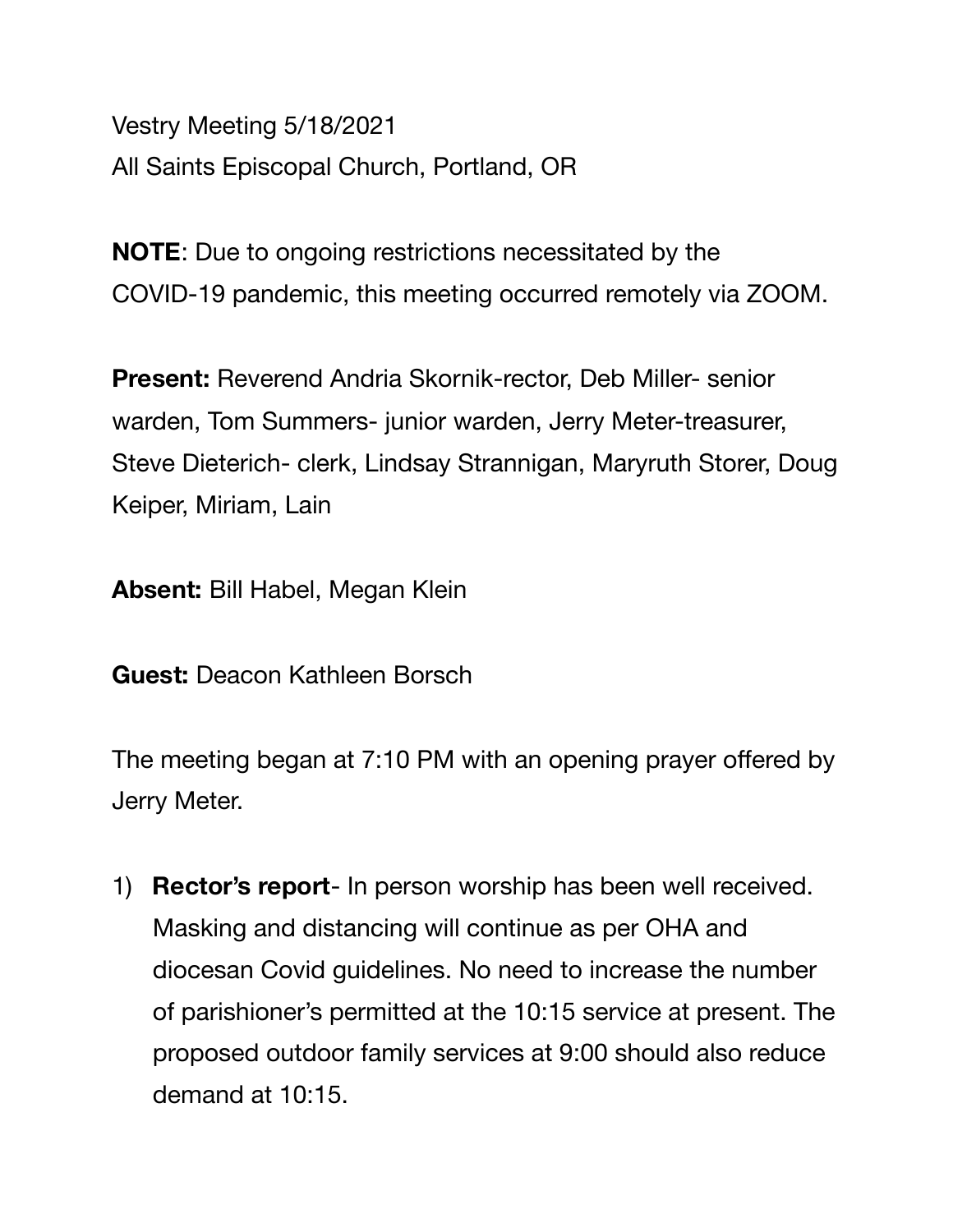- 2) **Woodstock Pantry** the packing container should arrive in 7-9 weeks. All the details for installation have been prearranged. We still need some more funds to complete the project. Laughing Planet/Woodstock will be donating 10% of their sales proceeds on 5/21-23 to the food pantry.
- 3) **Community outreach project** (AKA "The Woodstock Commons"). We discussed the "why and when" of this project. Green Touch architects will make an initial virtual presentation to all interested members of the parish at 7:00 PM on 6/9/2021. Soon thereafter, parish involvement will be sought through small group meetings led by vestry members and via an all parish survey (digital and hard copy) We will also be making our intentions known to the business community and neighborhood residents of the Woodstock area to seek their input.
- 4) **Signage issues** Our new reader board continues functional on one side only. Remediation is underway and may include a switch from the current green lettering to white. We also discussed a new signage policy that would be more flexible and tenant friendly than our current policy of April 2018. *The following motion was made and passed unanimously:*  (attached at end of these minutes.)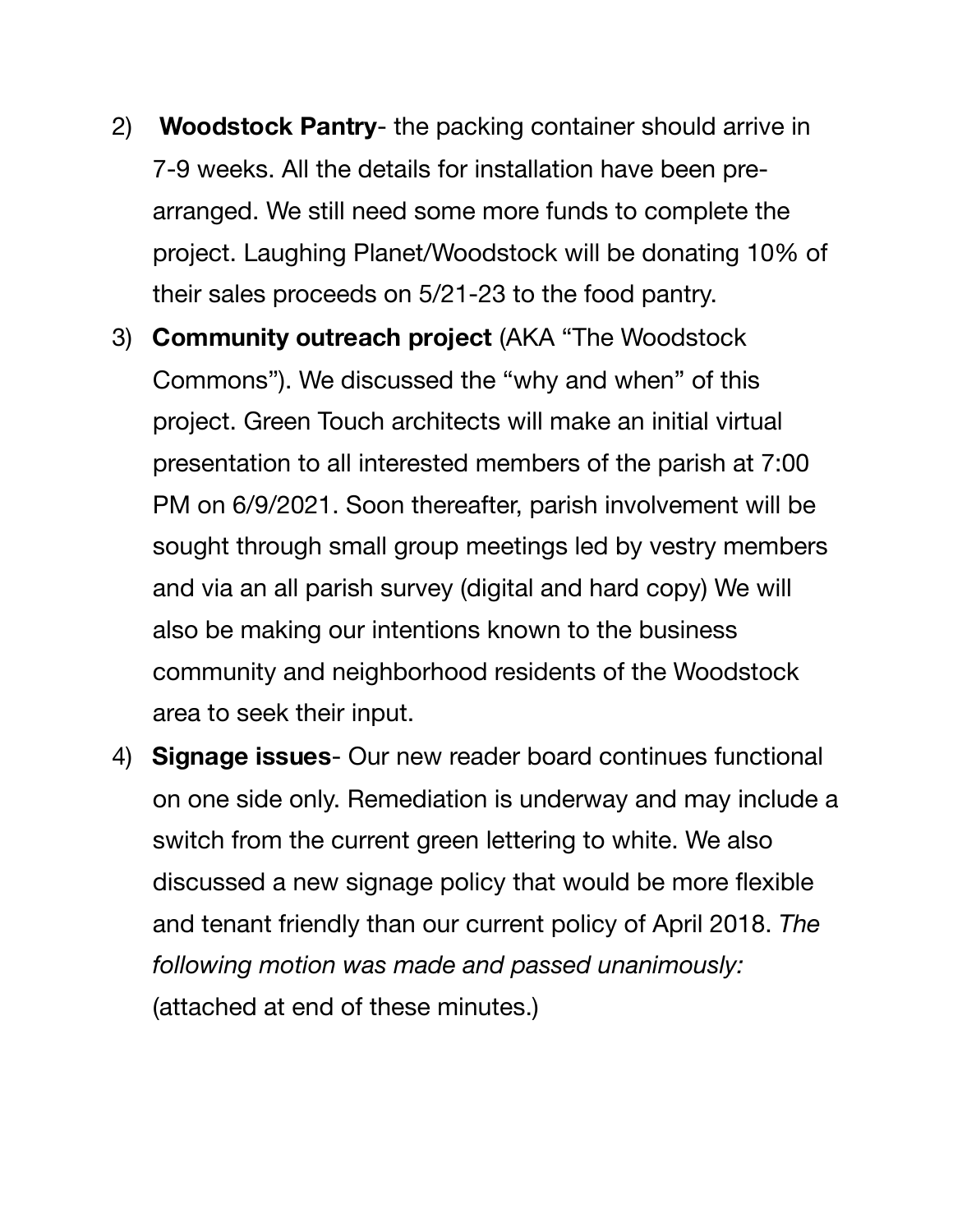- 5) **Senior warden's report** nothing additional to offer . Thanks to all parishioner's and community volunteers who are keeping our outreach program's going.
- 6) **Junior warden's report** Tom offered special thanks to Derak Jenkins and Sonja Miller for all their work to keep our physical plant in good condition during the time of his Covid related disabilities. The asbestos floor tile removal in the chapel has been completed. Replacement of our fire/security system will soon be scheduled as well as the replacement of some exterior doors. We've received a quote to replace stolen copper downspouts and damaged gutters.
- 7) **Building use** was discussed. Tom suggests we formally establish a Building Use committees and generate specific rental policies to facilitate discussions with potential tenants in the future. He, Mother Andria and Cris Breshears will be discussing these issues in the near future and will present a written policy for vestry members to consider at our June 2021 meeting.
- 8) **Treasurer's report** Prior to this meeting, Jerry Meter sent detailed financial reports to all vestry members via email. Re: gutter/downspout repairs/replacement; the proposed work will cost \$2695.00. Jerry was able to obtain \$2100.00 from our insurance company to partially cover these costs. The bid for a new fire alarm/security system is \$13,626.00.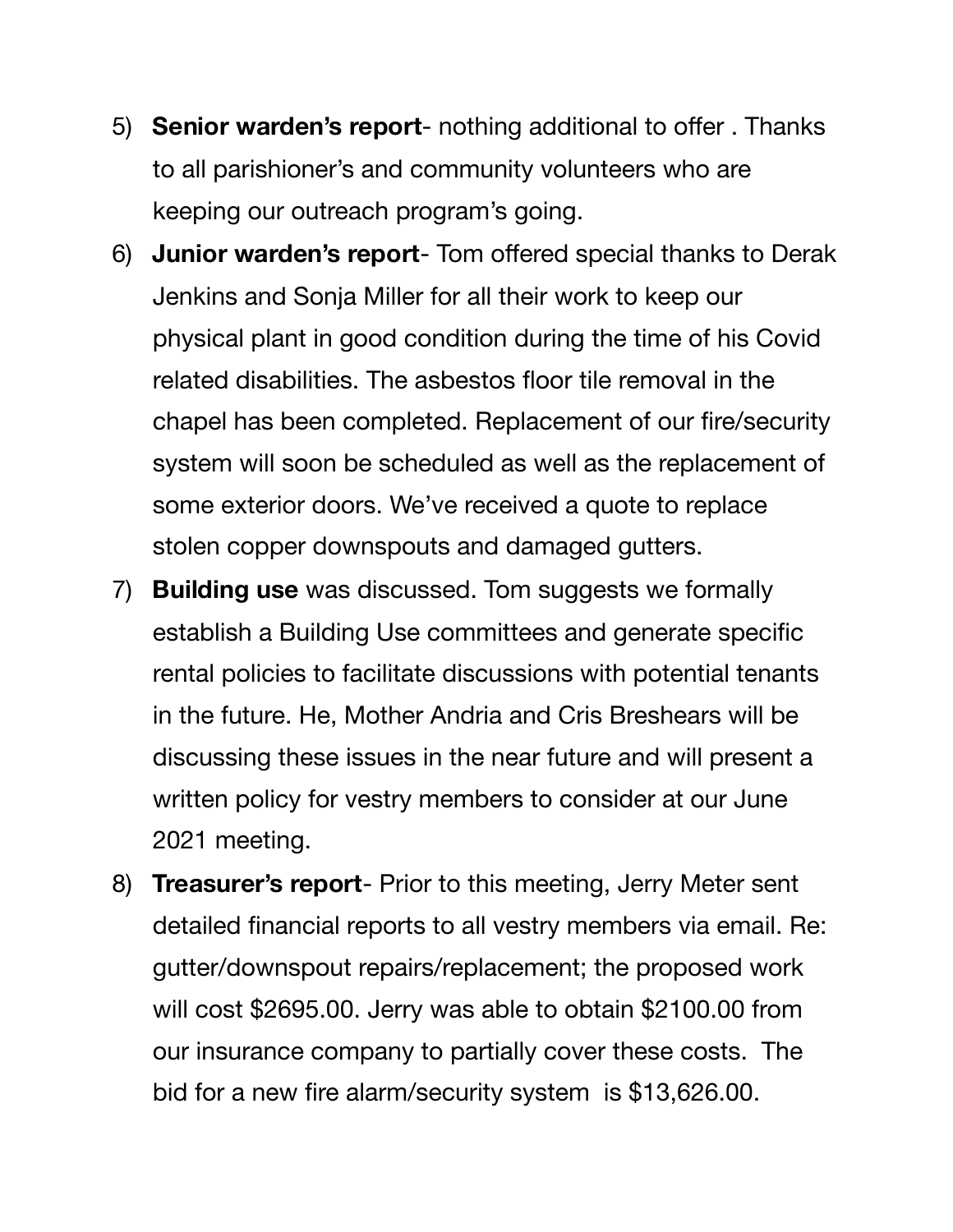*Motions were made/seconded to approve these expenditures and were passed by unanimous voice vote.* 

- 9) **Audit** following diocesan recommended procedures, we requested that St Aidan's Episcopal Church (Portland, OR) perform an informal audit of our financial position as of 12/31/2020. The audit was facilitated by Doug Keiper and completed 4/25/2021. The outcome was favorable. We will consider actions regarding some comments and recommendations detailed in the audit report from St Aidan's.
- 10) **The minutes of the 4/20/2021 vestry meeting** were approved as submitted.
- 11) Following a closing prayer offered by Mother Andria, the meeting was adjourned at 8:15 PM.
- 12) **Next meeting** Tuesday 6/15/2021 at 7:00 PM via Zoom unless alternative plans are announced by the executive committee.

Respectfully submitted,

 Steve Dieterich, clerk to the vestry

## **All Saints Episcopal Church**

**Proposed Sign Policy** (to replace sign policy adopted April 17, 2018)

**I.** Permanent Exterior Signs -- Any permanent exterior signs must be approved as appropriate and necessary by the Vestry.